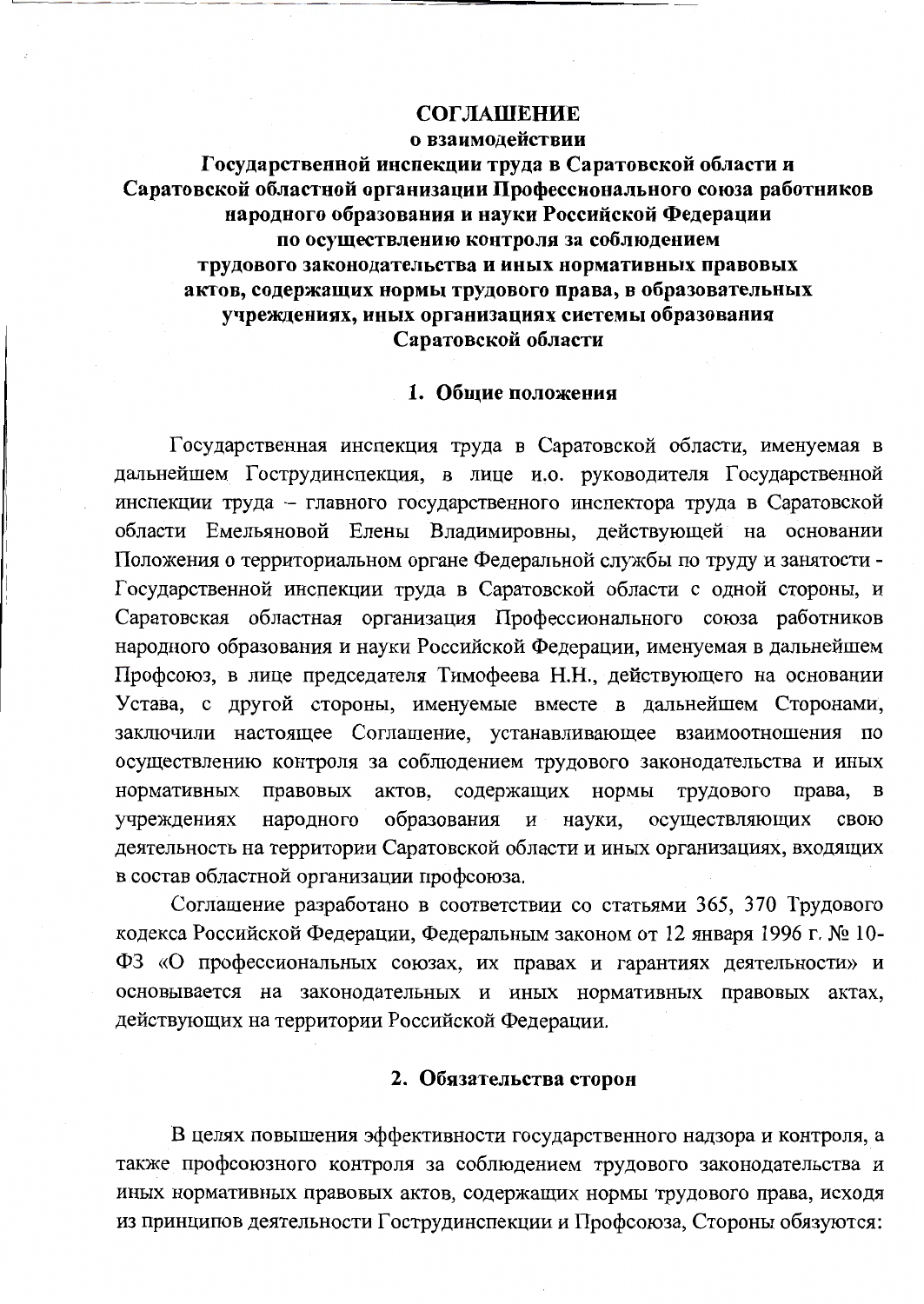$2.1.$ Строить свои взаимоотношения на основе принципов равноправного партнерства, определять согласованные меры по реализации достигнутых договоренностей и осуществлять в установленном порядке контроль за их выполнением.

 $2.2.$ соблюдения трудового Проводить совместные проверки законодательства и иных нормативных правовых актов, содержащих нормы трудового права в учреждениях и иных организациях входящих в состав Профсоюза, в соответствии с утвержденным планом совместной работы, с учетом вносимых в Трудовой кодекс Российской Федерации изменений систем оплаты труда.

обмен информацией Осуществлять регулярный  $\mathbf{o}$ результатах осуществления надзора и контроля за соблюдением трудового законодательства и иных нормативных правовых актов, содержащих нормы трудового права, в учреждениях и иных организациях входящих в состав Профсоюза.

2.3. Участвовать в установленном законодательством порядке в разрешении разногласий (коллективных трудовых спорах) между работодателями  $\mathbf{M}$ работниками по вопросам соблюдения трудового законодательства и иных нормативных правовых актов, содержащих нормы трудового права, включая принятие мер, направленных на восстановление нарушенных трудовых прав работников.

2.5. На основе полученных аналитических данных разрабатывать и при необходимости проводить согласованные мероприятия выявлению,  $\Pi$ O пресечению и предупреждению нарушений трудовых прав работников.

2.6. Участвовать в подготовке и реализации целевых программ по вопросам охраны труда и других актов, регламентирующих выполнение требований трудового законодательства.

2.7. Участвовать  $\mathbf{B}$ процессе обучения и повышения квалификации работников районных, городских и первичных профсоюзных организаций в сфере народного образования и науки.

2.8. Сотрудничать в осуществлении мер по повышению эффективности деятельности первичных профсоюзных организаций по защите прав и законных интересов работников учреждений и иных организациях входящих в состав Профсоюза.

2.9. В согласованном сторонами порядке проводить «круглые столы», семинары-совещания и другие мероприятия по выработке рекомендаций по решению актуальных проблем совместной деятельности.

2.10. Через печать и другие средства массовой информации сообщать сведения о соблюдении трудового законодательства и иных нормативных правовых актов, содержащих нормы трудового права, в учреждениях и иных организациях входящих в состав Профсоюза.

2.11. Совместно сформировывать рабочие группы с обеспечением на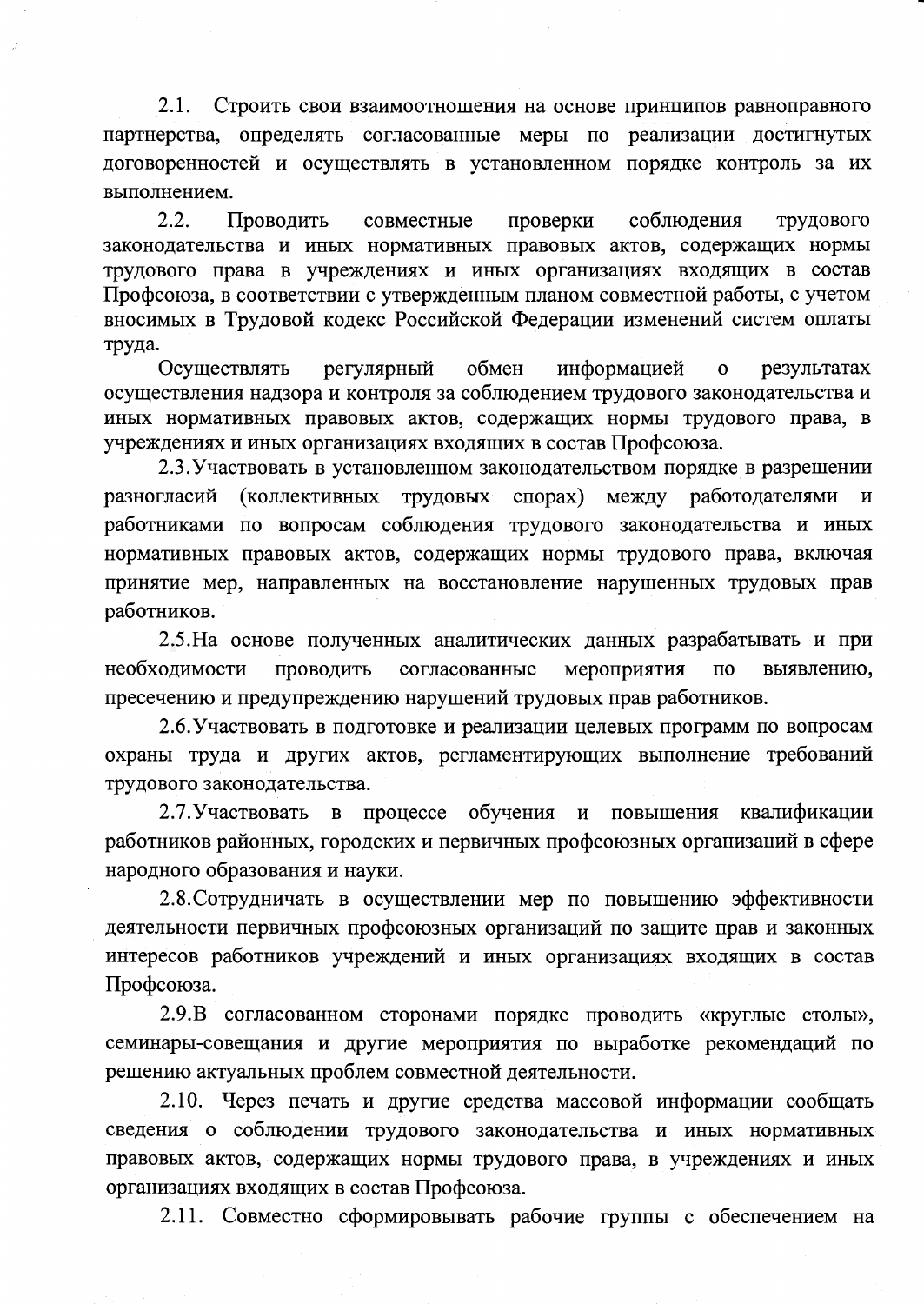взаимной основе участие своих сотрудников в мероприятиях, проводимых Сторонами.

Государственная инспекция труда в Саратовской области:

2.12. запрашивает в областной организации Профсоюза информацию и материалы о фактах нарушения прав и свобод человека и гражданина в системе трудовых правоотношений, в том числе по фактам неисполнения предписаний технических инспекторов по вопросам легализации трудовых отношений;

2.13. запрашивает информацию о наличии коллективных трудовых споров в государственных учреждениях и иных организациях входящих в состав Профсоюза;

2.14. оказывает содействие Профсоюзу по жалобам на нарушения трудовых прав граждан, поступившим в адрес Профсоюза, путем проведения надзорно контрольных мероприятий или предоставления копий документов, имеющихся в Гострудинспекции;

2.15. проводит консультирование граждан по жалобам на нарушения трудовых прав, в том числе по средствам сети Интернет (WEB- приемная ГИТ на официальном сайте Гострудинспекции, по горячей линии);

2.16. на основании запросов направляет в Профсоюза ежегодные доклады о результатах контрольно-надзорной деятельности;

2.17. ежегодно до 1 сентября готовит проект Плана совместных мероприятий с учетом предложений Профсоюза.

Профсоюз:

 $2.18.$ информирует Гострудинспекцию на основании запросов об обращениях граждан о нарушении трудовых прав;

2.19. на основании запросов направляет в Гострудинспекцию информацию и материалы о фактах нарушения прав и свобод человека и гражданина в системе трудовых правоотношений, в том числе по фактам неисполнения предписаний технических инспекторов по вопросам легализации трудовых отношений и иных вопросов;

2.20. при информации нарушения наличии  $\mathbf{o}$ **фактах** трудового законодательства работодателями, осуществляющими свою деятельность на территории Саратовской области, в т.ч. по вопросам незаключения трудовых договоров, данная информация в виде письма с приложением имеющихся в наличии документов, направляет в Гострудинспекцию для принятия мер инспекторского реагирования, привлечения к административной ответственности виновных лиц;

2.21. направляет в Гострудинспекцию обращения граждан, рассмотрение которых отнесено к компетенции Гострудинспекции.

Обращения граждан по вопросам, касающихся легализации трудовых отношений и задолженности по оплате труда, незамедлительно направляются в Гострудинспекцию рассмотрения Принятия инспекторского для  $\mathbf{M}$ мер реагирования.

## 3. Заключительные положения

 $3.1.$ Стороны договорились в соответствии с настоящим Соглашением